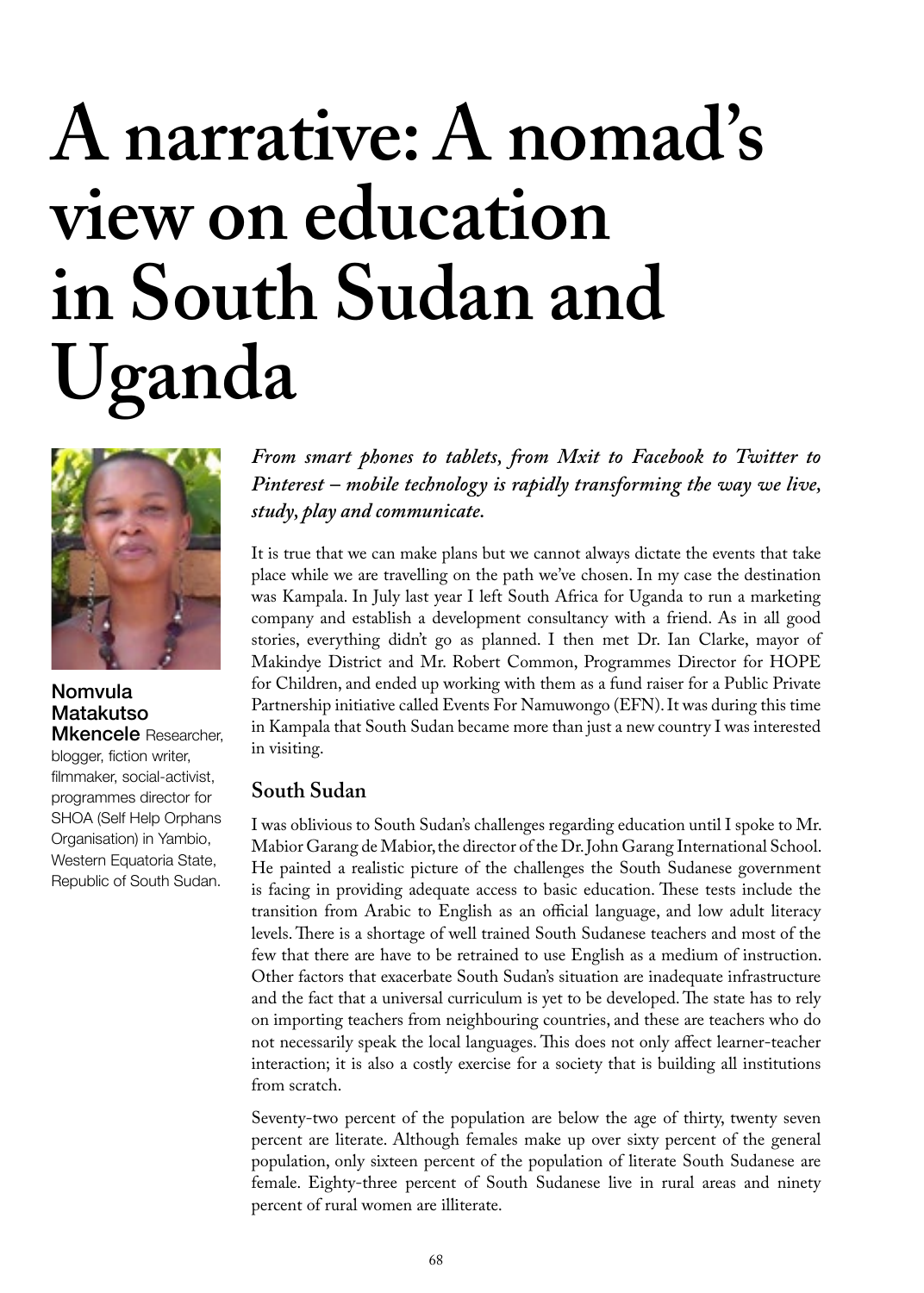It is these statistics that make Mr Mabior Garang's idea of replicating the Cuban Literacy Campaign an urgent solution. It would require that battalions of volunteers be trained to go into the countryside to teach basic literacy. This programme would also enable teacher trainers to produce scores of youth who can provide basic education to marginalised rural communities. I believe that this programme can be part of the solution if it also draws from the successes and pitfalls and history of the Botswana national literacy programme. For instance, the programmes in Botswana were conducted in seTswana, which marginalised other languages and cultures. In my view this concern makes it imperative for South Sudan to develop a mothertongue-based literacy programme. This can be achieved through training locals to implement and develop education programmes that are based on social, economic and cultural needs which are specific to communities. Training local educators would help learners in developing a grasp of English, the official language. It will also help develop indigenous languages and an indigenous literary culture.

South Sudan has the task of developing a state, and it is also faced with the mammoth undertaking of fostering a culturally diverse nation with over sixty different languages. The people of South Sudan are still overcoming conflict, cultural subjugation and statelessness. The transitional constitution exists but the document itself is not accessible to most of the population, physically, and because of literacy and language barriers. The literacy programme can help initiate the process of translating the constitution into all the indigenous languages of South Sudan. This would also empower citizens to exercise their rights and responsibilities, as part of a nation.

Offering to recruit volunteers for a literacy initiative, I ended up visiting South Sudan briefly. Juba is the seat of the Republic of South Sudan's government; it is a rapidly developing urban centre in desperate need of spatial planning and sanitation. Like every developing city, it is a paradox of extreme wealth and extreme poverty co-existing, but not really interacting.

I visited the Dr John Garang International School

*!e ethos of "each one, teach one" is a beacon of positive community participation in Yambio, Western Equatoria State, where a primary school was established by orphans in 2001.* 

and was impressed by the administration's tireless efforts at providing a world-class education. They face similar obstacles as the government regarding recruitment and curriculum development. Despite this, the school represents a progressive and continuous learning process for the administration and the learners. Dr John Garang International School's premises are available for mixed use as an IT vocational training centre and English language school. This is a worthwhile example of what South Sudan can achieve in utilising limited resources for optimum service delivery in academic development and vocational training. It is an example of an institution that is shaping itself according to the immediate and future needs of the community it is serving.

The ethos of "each one, teach one" is a beacon of positive community participation in Yambio, Western Equatoria State, where a primary school was established by orphans in 2001. Yambio has a high concentration of orphans who were created by South Sudan's liberation struggle and Joseph Kony's raids. The school was started by the Self Help Orphans Association (SHOA) in 2001. This initiative was established by the orphans themselves, some of who are former child soldiers. These youths had left Western Equatoria to seek work and high school education in Kampala. On their return, the enterprising founders first did the teaching themselves under trees.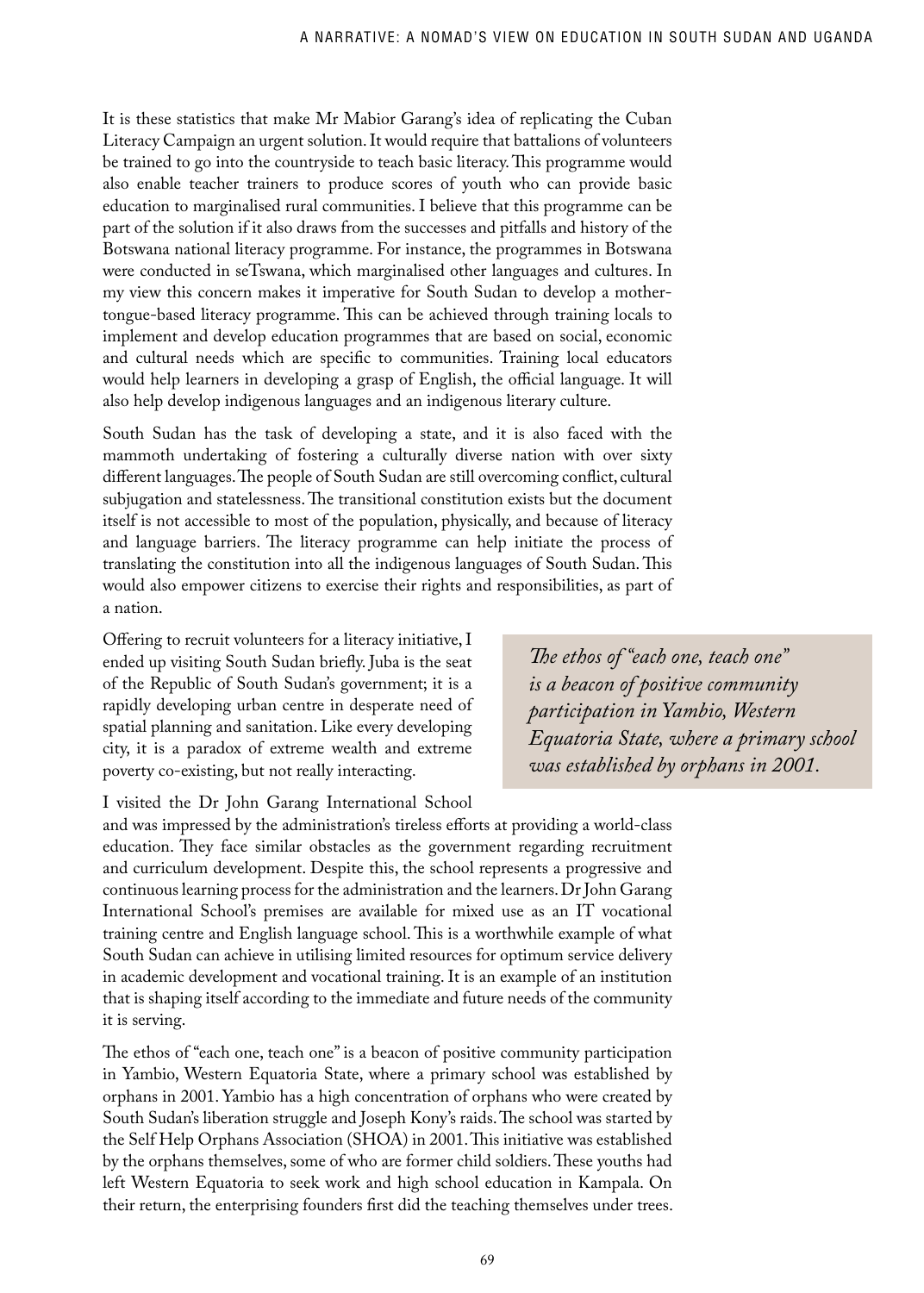They took on odd jobs to fund the establishment of the primary school. They also established vegetable gardens to provide food and to raise funds for expanding their programme to human rights and gender sensitivity training, sex and gender based violence awareness, counselling, life skills, a straight talk sex education programme, and a hygiene and sanitation programme.

This initiative is plagued by problems like limited resources and the loss of land to the Lord's Resistance Army (LRA). This has shut down a steady income stream, because SHOA region can no longer grow crops to raise money. As trying as circumstances are, the school is still running but other programmes have been suspended because of the shortage of funds. As for SHOA, it is now a registered Community Based Organisation which caters for 619 orphans, and has secured financial support for 484 orphans. Just over 100 of the orphans are former child soldiers, and some are arrow boys. The arrow boys also have the role of protecting communities from threats like the Lord's Resistance Army. They are called "arrow boys" because they use bows and arrows as a means of self-defence. The primary school itself now has four classrooms and its teachers are paid by the Republic of South Sudan's Ministry of Education. The Orphan's Primary School offers classes from kindergarten level to P8.

*!e most urgent goals they are working towards are creating employment and providing vocational training opportunities. SHOA plans to achieve this by building more classrooms, establishing a primary healthcare centre, establishing a water point, opening a restaurant and a charcoal making business, and by developing a volunteer programme of professionals who can impart skills to beneficiaries.* 

As insurmountable as the challenges appear to be, SHOA is mobilising other CBOs that work with orphans in all nine counties of Western Equatoria. So far they have solidified partnerships in Ezo, Tambura, Ibba and Maridi. SHOA is coordinating with Joint Effort to Support Orphans (JESO) in mobilising a critical mass for a#ecting change.

SHOA is now trying to develop a programme that will empower young women by supporting them through high school. The founders of the organisation also seek to study further formally and informally, so they can develop the capacity to deliver more services to the orphaned children and the rest of the communities of Yambio. The most urgent goals they are working towards are creating employment and providing

vocational training opportunities. SHOA plans to achieve this by building more classrooms, establishing a primary healthcare centre, establishing a water point, opening a restaurant and a charcoal making business, and by developing a volunteer programme of professionals who can impart skills to beneficiaries. I hope that in the near future most of the volunteers will be young people from neighbouring Uganda.

### **Uganda**

To me, the sight of children walking to and from school is a symbol of continuity, a sign that all is well. It is one of the reasons why I slept peacefully for three nights, in a tent in the garden of a backpackers lodge in Entebbe; the other reason was the armed guard at the gate. During those first three days I met and spoke to all kinds of volunteers. Like the snowboarder who was taking a break from counselling HIV infected and affected children in a rural area. Then there were anecdotes from gap year teenagers who had just completed six months of teaching primary school children who can only speak their mother tongue. These conversations would come to mind whenever I spoke to working class Ugandan parents; mothers and fathers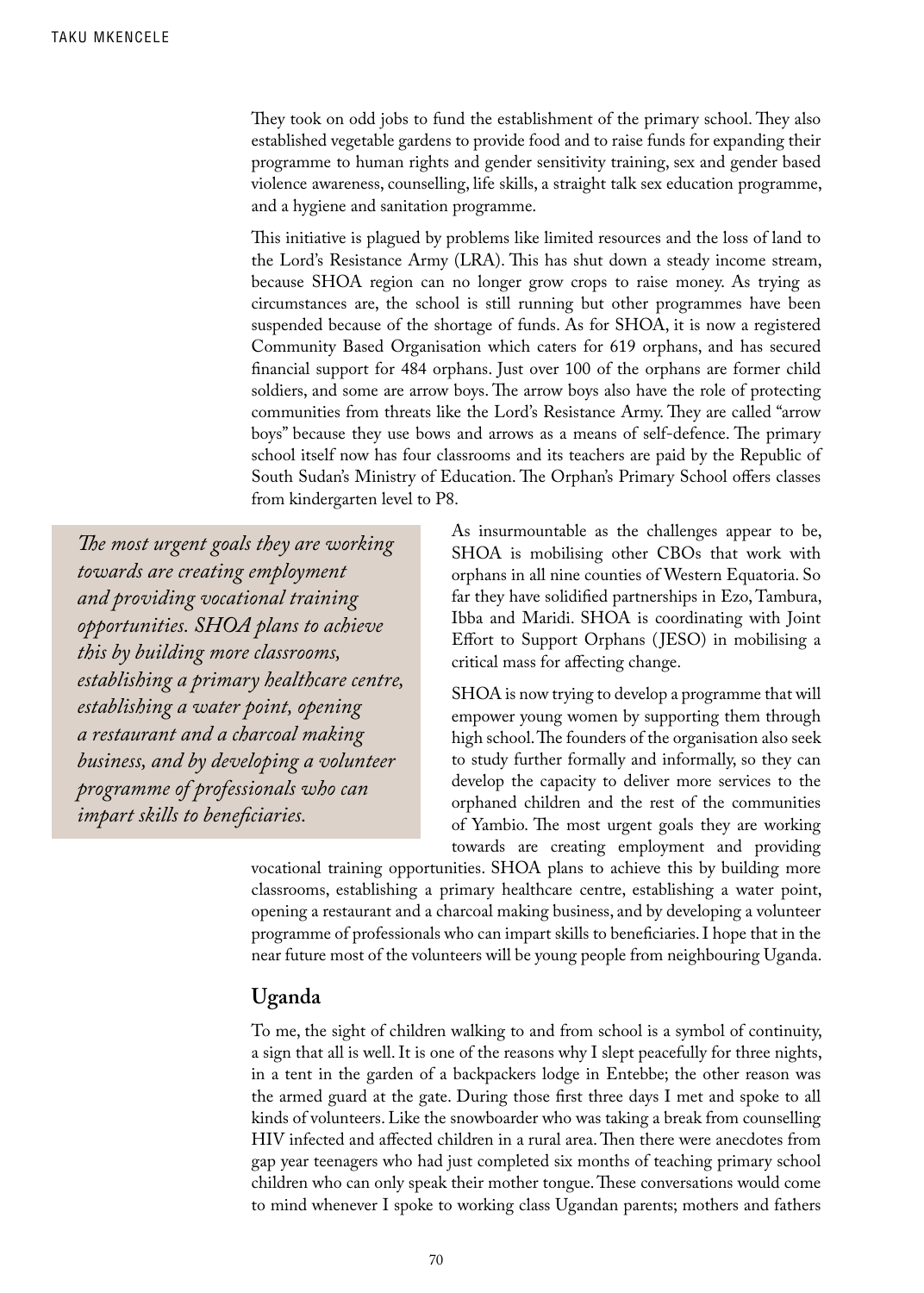whose aspirations for their children are beyond their means. Like Eva, a twentynine year old domestic worker, a single mother with three children. She earns 40 000 Ugandan shillings per week from two jobs that take 40 hours of her time weekly. She also echoed concerns about overcrowding in classes, shortage of trained Ugandan teachers, limited access to laboratories and libraries, and a pupil to book ratio of +/ three pupils to one book. Those issues were also raised by teachers; a young female primary school teacher spoke of the difficulties she went through to get her diploma.

Seemingly the Ugandan government does not have the money to put enough teachers and nurses through school to meet the nation's demands. Then surely some of the development aid channelled into Uganda can help improve education infrastructure and the quality of the universal primary school education that the government is offering. I think the humanitarian aid would be more effective if education NGOs develop an education delivery strategy in real partnership with the communities they serve, and with relevant arms of government. An example of how such partnerships can be fruitful is Events For Namuwongo. The political will of the Kampala Capital City Authority Makindye District makes it possible for Hope for Children and the International Medical Group to deliver sanitation, health and education solutions to the Namuwongo slum. The aforementioned organisations are just three of Ugandan and international participants and supporters of the EFN initiative.

For the poorest children and orphans, a high school education is a luxury they can only afford through sponsorship. Since the government can no longer afford to provide free secondary education, it is charities like EFN who find individual anonymous sponsors for children.

*Private schools provide a better start for middle class children, who then become the most likely candidates for a tertiary quali!cation.* 

Just like in most developing countries equal access to schooling does not guarantee good quality education. Private schools provide a better start for middle class children, who then become the most likely candidates for a tertiary qualification. Only a small number of economically disadvantaged children are sponsored through university. It is usually private school taught children who reach the standards of excellence necessary to get a government scholarship.

EFN's goals include setting up an academy that will service 500 children and the needs of the wider community. This academy's curriculum and facilities will be like that of any well equipped, well staffed school in the developed world. I think it is not only a brilliant solution to providing education, but it is also a necessary intervention in providing a safe learning and living environment for indigent and homeless children. According to Hope for Children's Robert Common, the high drop-out rate of indigent and homeless children is caused by harsh living conditions. These conditions include abject poverty and abuses ranging from physical abuse to child labour. Although the academy offers a fighting chance for some disadvantaged children, it is not a solution that guarantees further education. That is why I believe that vocational training as part of the curriculum will go a long way in creating more opportunities of a better life for beneficiaries.

At the moment – for children from excluded communities – tertiary education is a rare gift that sometimes comes from Ugandan philanthropists like entrepreneur and politician, Dr Ian Clarke. He has adopted half a dozen children over the 25 years he as spent in Uganda.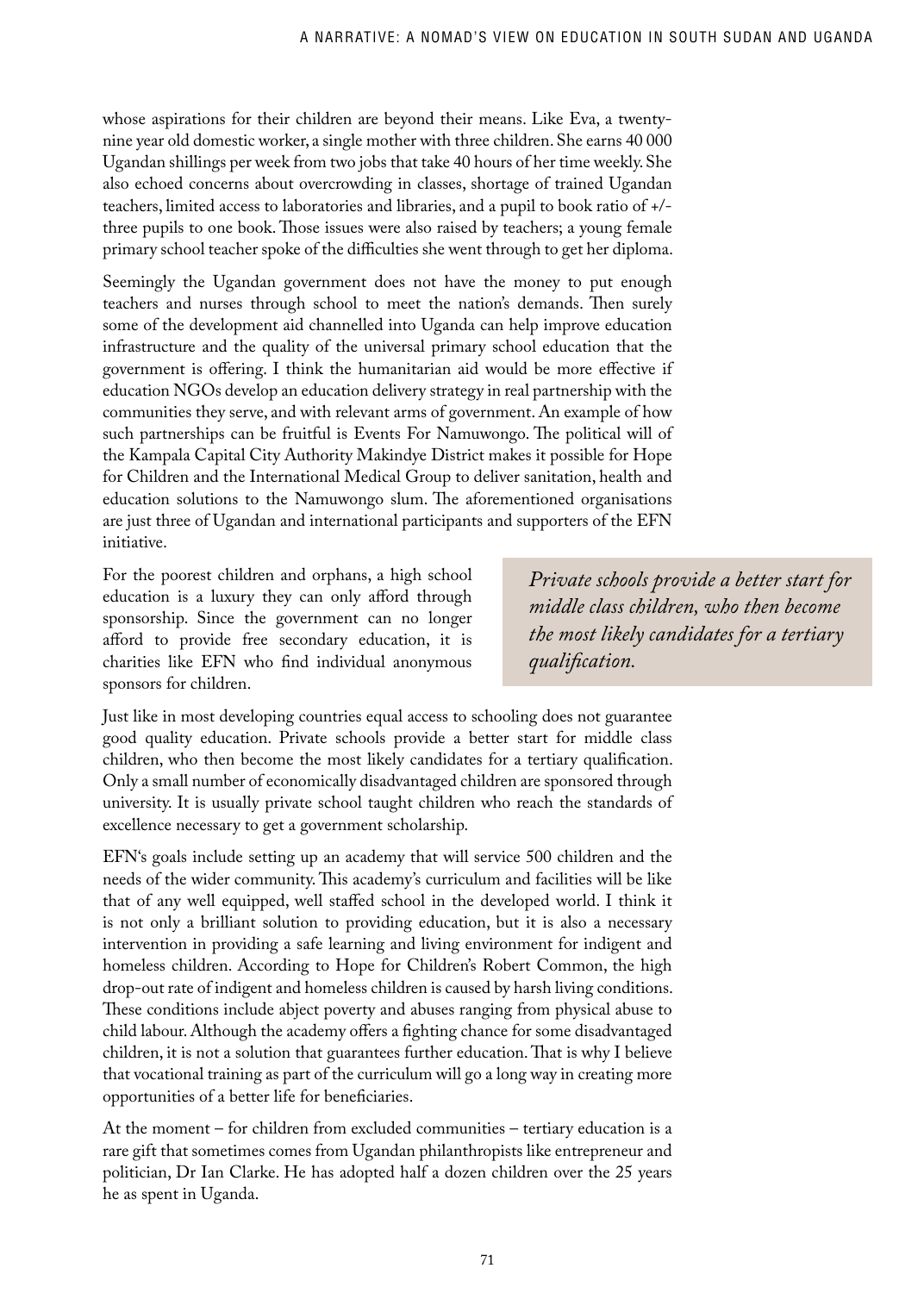My dream is to see the establishment of more virtual universities, so more working class young Ugandans with full time jobs can study further. This would require improved internet access for all, and mobile phone friendly learning and monitoring tools. It is a possibility that would be realised sooner through strong partnerships between the government, the private sector, non profit organisations and communities. Uganda's progressive information and communications sector makes M-learning and e-learning more feasible. The Virtual University of Uganda is a prime example of how technology can make education cheaper and more accessible. The open source web application, *Moodle*, is a cost-effective tool that is used by VUU, Makerere University and the International Health Sciences University in Kampala.

*!e challenge is to bring such resources closer to the densely populated slum areas, which have a high number of unemployed and self-employed youth and women.*

I think the next step to volunteerism should be a free online Ugandan university staffed by volunteer lecturers who will give non-paying m- and e-learning candidates a high quality education. This move would require more investment in the establishment of more community based, free to access ICT hubs.

I also support the move towards investment in ICT, driven towards vocational and entrepreneurship

training. The need for training in gathering and applying open source learning tools is gradually being addressed by ICT driven initiatives like Hive Colab. They are attempting to bridge the gap between Uganda based entrepreneurs and the world market by giving budding entrepreneurs access to a technologically enabled space that allows them to learn how to develop their products, and how to use webbased marketing tools. Hive Colab also provides the physical space and resources required for people to then apply their knowledge in a creative office environment. The challenge is to bring such resources closer to the densely populated slum areas, which have a high number of unemployed and self-employed youth and women.

There are non-profit and religious organisations which are already exploring these possibilities, yielding a mixture of success and teething problems. Some collapse due to administrative failure. According to a former employee of a faith-based NGO that received government funding, corruption and appalling labour practices are some of the contributors to the failure of the organisation she worked for. Despite the uphill walk and pitfalls, education in entrepreneurship as a means of development is a vision shared by young Ugandans who have attended Dr. Mwenza Blell's insightful talks. Like them I believe Ugandans are an enterprising nation capable of propelling an informal sector that can tackle youth unemployment and alleviate poverty. ICT is already creating jobs through the mobile money market. In Namuwongo slum there are more mobile money centres than there are shops that sell bread. I think this development is just a fraction of what ICT can achieve in giving access to education.